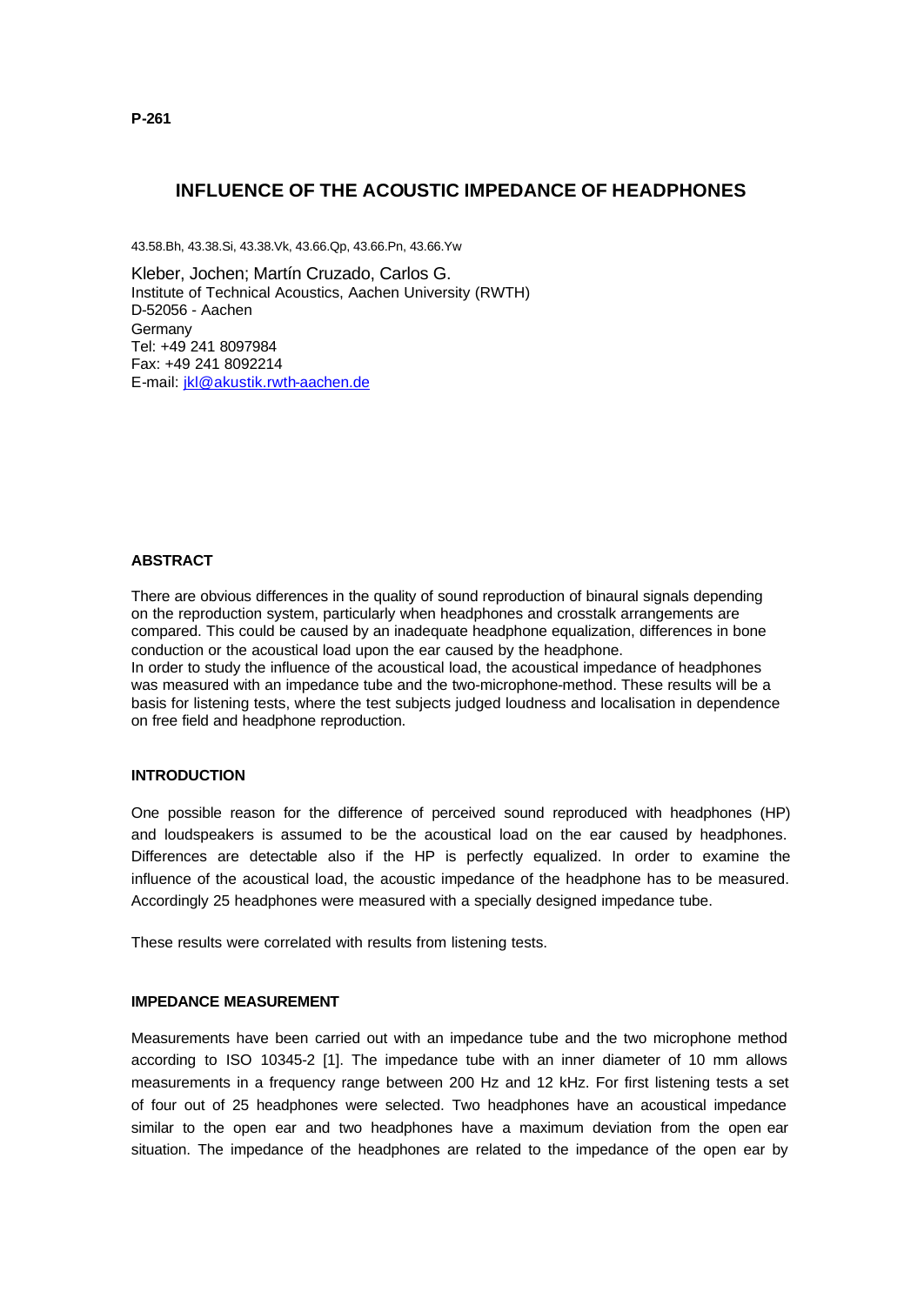subtraction, and can thus be interpreted as "additional acoustical" load caused by the headphone:

$$
\underline{\Delta\zeta} = \zeta_{HP} - \zeta_{Pinna} \qquad \qquad (\text{with } \zeta = \underline{Z}/\rho_0 c)
$$
 eq. 1

Due to the subtraction, a representation of real and imaginary part is more appropriate than the representation of the magnitude (see fig. 1). Also the wearing comfort was considered. In each case headphones with a similar impedance but a different wearing comfort were selected.



Fig. 1: Additional acoustical load on the ear of four headphones under test



Fig. 2: Impedance tube. Note the pinna termination on the left end.

## **EXPERIMENTAL SETUP**

In a preliminary listening test, the subjects should compare between different kind of reproduction techniques:

- 24 Loudspeaker (LS) array (upper hemisphere) as reference situation
- Headphones (HP)
- Crosstalk cancellation (CTC) representing an ideal open headphone

The loudspeaker arrangement consists of 12 loudspeaker in the horizontal plane and 5 loudspeaker in the median plane and up to 7 loudspeaker in various distances for example for tests about the distance hearing. The distance of the loudspeaker in horizontal and median plane to the subjects head is 2 m. The whole arrangement is placed in an anechoic room with hard floor (see fig. 3). The floor in the area between the loudspeaker was covered with absorbing material. Independently of the ratio between direct sound and floor reflections the reflections can be fully simulated with CTC or HP. Two loudspeaker in the horizontal plane (+/- 60°) were used for the CTC. The subject were placed on an elevated seat with its ears on a level of 2 m. The head is fixed with a support in order to allow the subject to keep the head in one position in a comfortable way.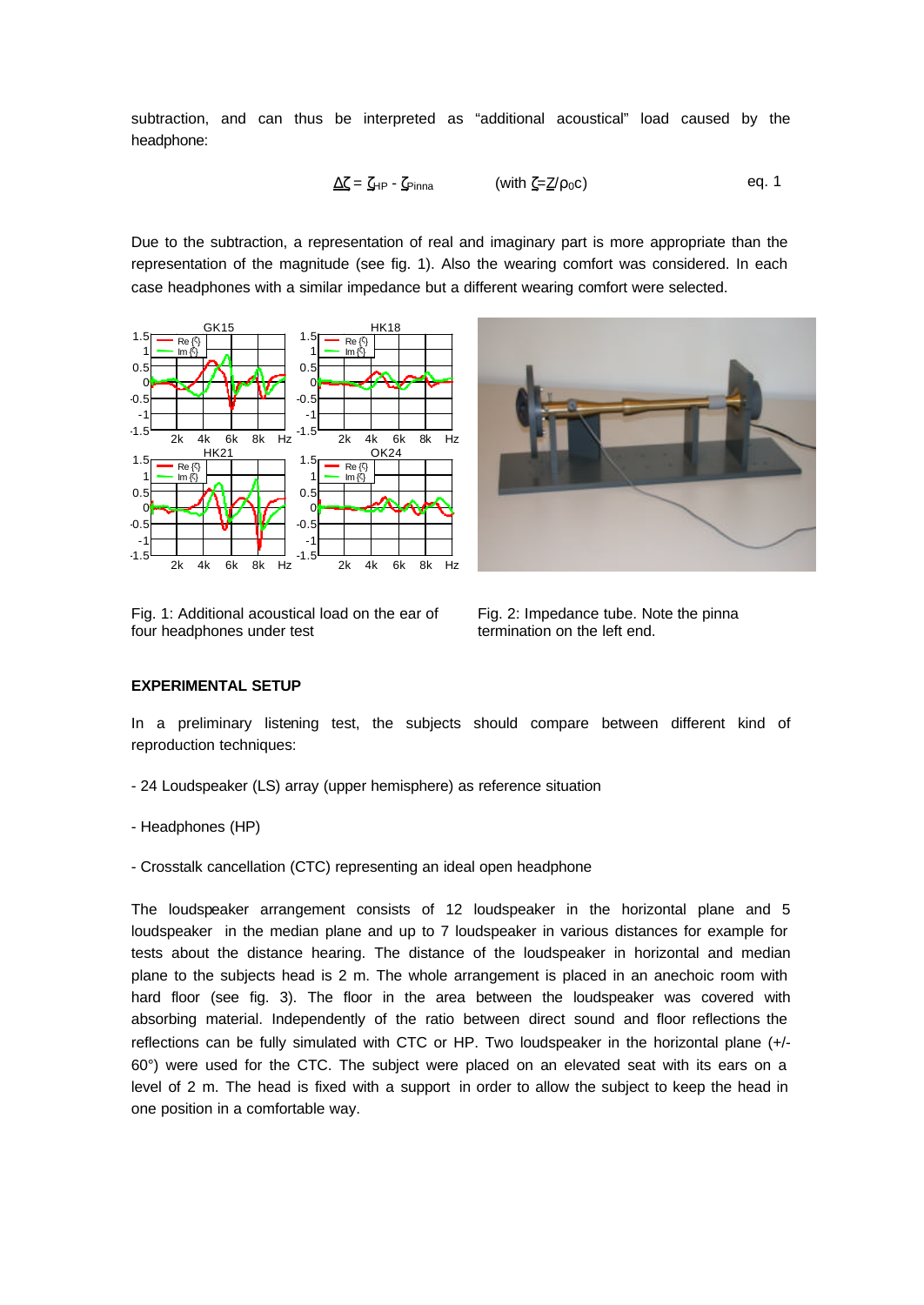

Fig. 3: Experimental setup in anechoic room

For all measurements a probe microphone was used which consists of a 60 mm bent metal tube (outer diameter 1.6 mm). The signal is measured 3 to 5 mm from the entrance of the ear canal (see fig. 4). The attenuation caused by the metal tube is 'only' 15 dB at 20 kHz and can be compensated without problems.





Fig. 4: Probe microphone attached to the ear Fig. 5: Probe microphone (based on Sennheiser KE4)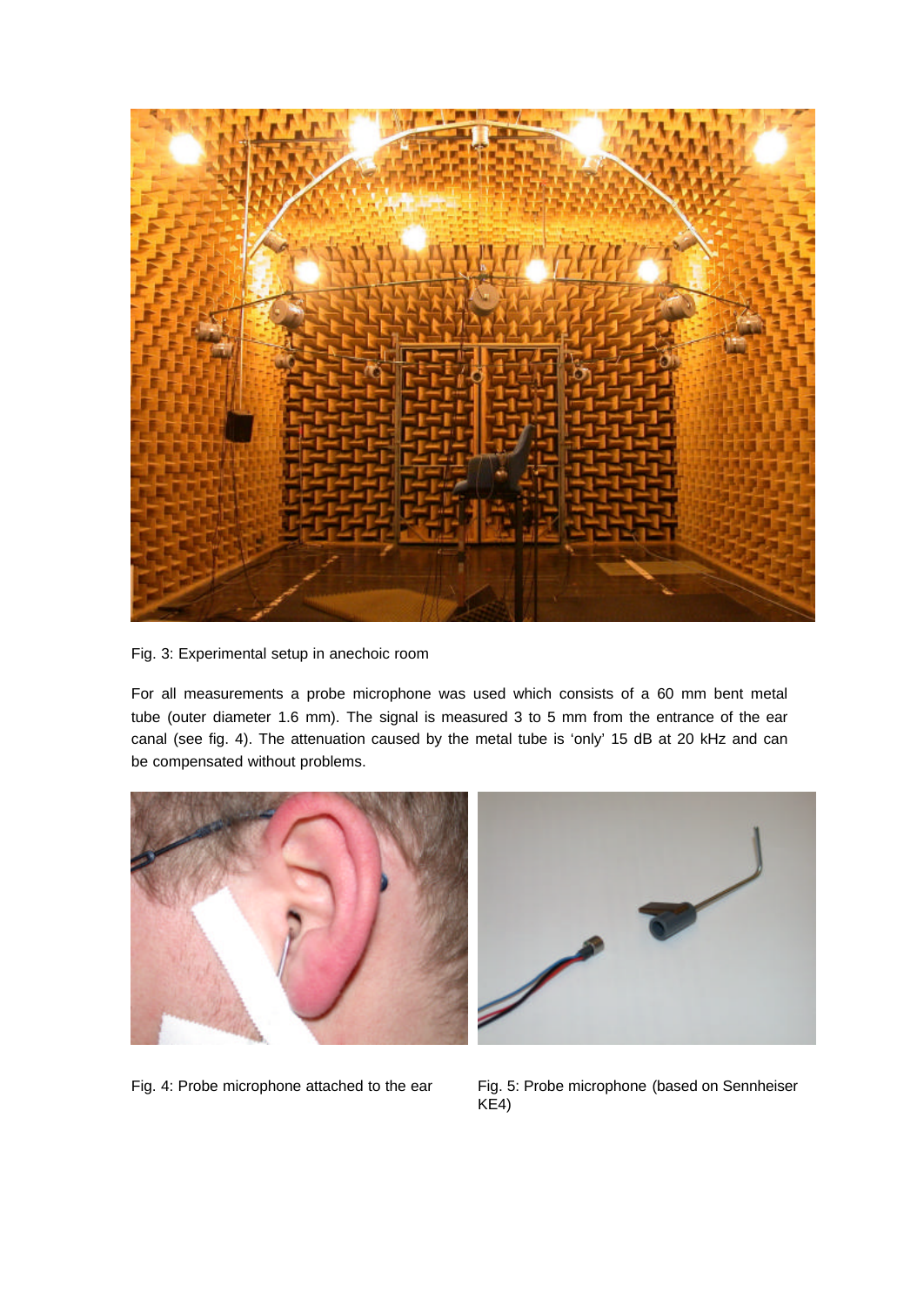### **MEASUREMENT AND CALCULATION OF TEST SIGNALS**

The complex signal at the eardrum must be identical, independent from the reproduction technique. That means that magnitude and phase should be identical. Accordingly the subject had to wear the probe microphone during the whole test. In the beginning of the test all HRTFs for all loudspeakers positions were measured. The whole procedure including all loudspeaker positions lasted 30s. These HRTFs were used for the calculation of the CTC filters and the headphone signals. All loudspeakers were equalized individually. While listening to the reference situation, the remaining floor reflections were audible also. So they were not removed by windowing. It is also possible to handle the reflections from the undamped floor. Only narrow dips are not equalized. The headphone transfer function (HPTF) was measured during the subject wore the headphone. From the measurements, all filters were calculated which were necessary for the convolution with any test signals. All calculations were checked immediately with measurements in order to make sure that the ear signals are identical. These measurements were repeated during the test was running in order to detect deviations caused by movements of the subjects head or the microphone. Starting from the 24 measured directions complex scenes could be generated.

#### **MEASUREMENTS**

First of all the frequency range is limited to 10 kHz, because an insufficient suppression of dips creates tonal components. Figure 6 shows the deviation of CTC- and HP-reproduction compared to loudspeaker reproduction. Figure 7 shows the performance of the CTC.



Fig. 6: Deviation of frequency response in comparison to loudspeaker reproduction.



#### **LISTENING TEST**

The results described here originated from preliminary tests in order to get an impression of the dimensions of the psychoacoustic effects. They are also used for the preparation of the main tests to be done.

Seven subjects participated, four of which where experienced with binaural tests. Though the headphone transfer functions (HPTF) partly changed slightly caused by repeated removement and re-fitting of the HP, an individual equalization of the HP is provided in order to keep the